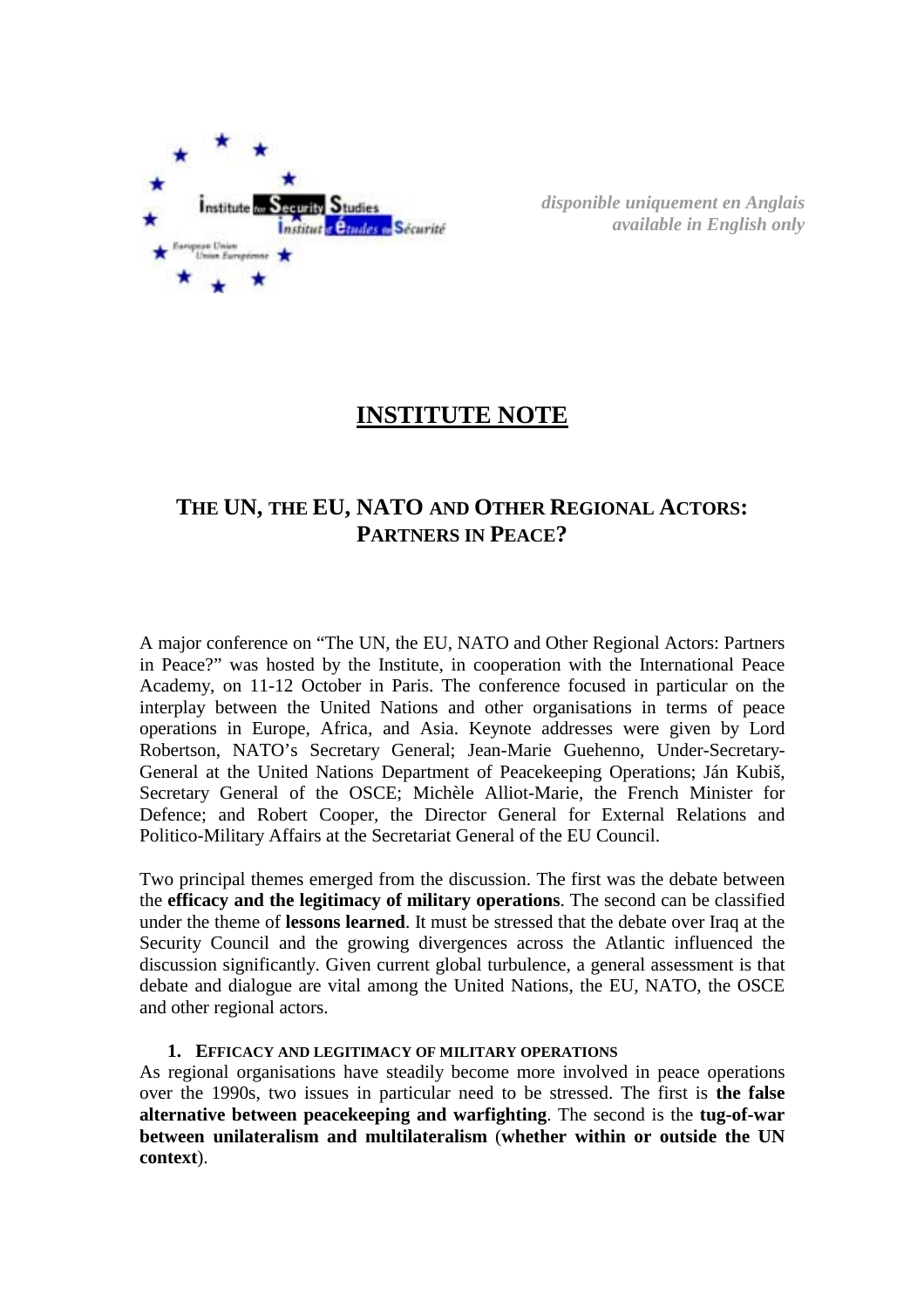## **a) Peacekeeping versus warfighting**

The warfighting capabilities of the United States contrast strongly with those of other regional actors to the point that the US commitment to peace operations is questioned. In other words, the perception in Europe is that the US is much more enthusiastic for warfighting (sic. Iraq and terrorism) than peacekeeping, as if war were a noble task. On the other hand, there is consensus on both sides of the Atlantic that addressing the issue of rehabilitating "failed states" is primordial for stability.

Whereas on the European continent (the Balkans), cooperation between the UN, the EU, NATO, and the OSCE has contributed to the stability, and the general evolution has been toward a greater involvement of the EU in rebuilding "failed states", the same does not seem to apply elsewhere. That is to say the post-Afghan war period and the consequences of a post-war Iraq raise many questions about who is to do "window-washing".

## **b) Unilateralism versus multilateralism**

Furthermore, the evident unilateralist policy option adopted by the US raises a number of both abstract and pragmatic concerns. In terms of the former, the fight against terrorism in 2002 parallels the efforts to rebuild the world in 1948 with the United Nations and the Marshall Plan, in terms of the universal or global approach. Of course, whereas in 1948 the US approach was multilateral, today it is not. As a consequence, for the US, the war on terrorism has the potential to become one of cultural and righteous arrogance toward the rest of the world, with devastating consequences. In other words, the teleological approach to eradicating terrorism and combating rogue states could exacerbate the widening gap between the United States and the rest of the world.

Therefore, in terms of practical concerns, both the UN system and regional actors are suffering from challenges to their legitimacy, since some nation-states might feel that these restrict their ambitions and objectives. The problem here has to do with the consequences both on the international order as well as the impact on widely accepted necessities such as dealing with "failed states". This could lead to situations where states decide to act together but without the mandate of the UN, thereby raising challenges to the operational efficacy of organisations such as the EU and NATO (see lessons learned below).

As a result, a number of unanswered questions remain:

- What sort of legitimacy and within what context are we talking about?
- Can the issue of "failed states" contribute effectively to enhanced cooperation between the two sides of the Atlantic?
- To what extent do narrow national interests define multilateralism?
- How to define the "West" in this situation? Do strategic considerations imply a redefinition of the "West" to include Russia as well?
- Does the return of the "nation-state" come at the expense of international organisations?
- What is the right balance between the pragmatism of needing to respond to a given situation and the dogmatism of maintaining certain basic principles?
- Given the current trends that challenge today's world order, should not the EU focus more concretely on a strategic assessment and vision of its priorities than it has to date?